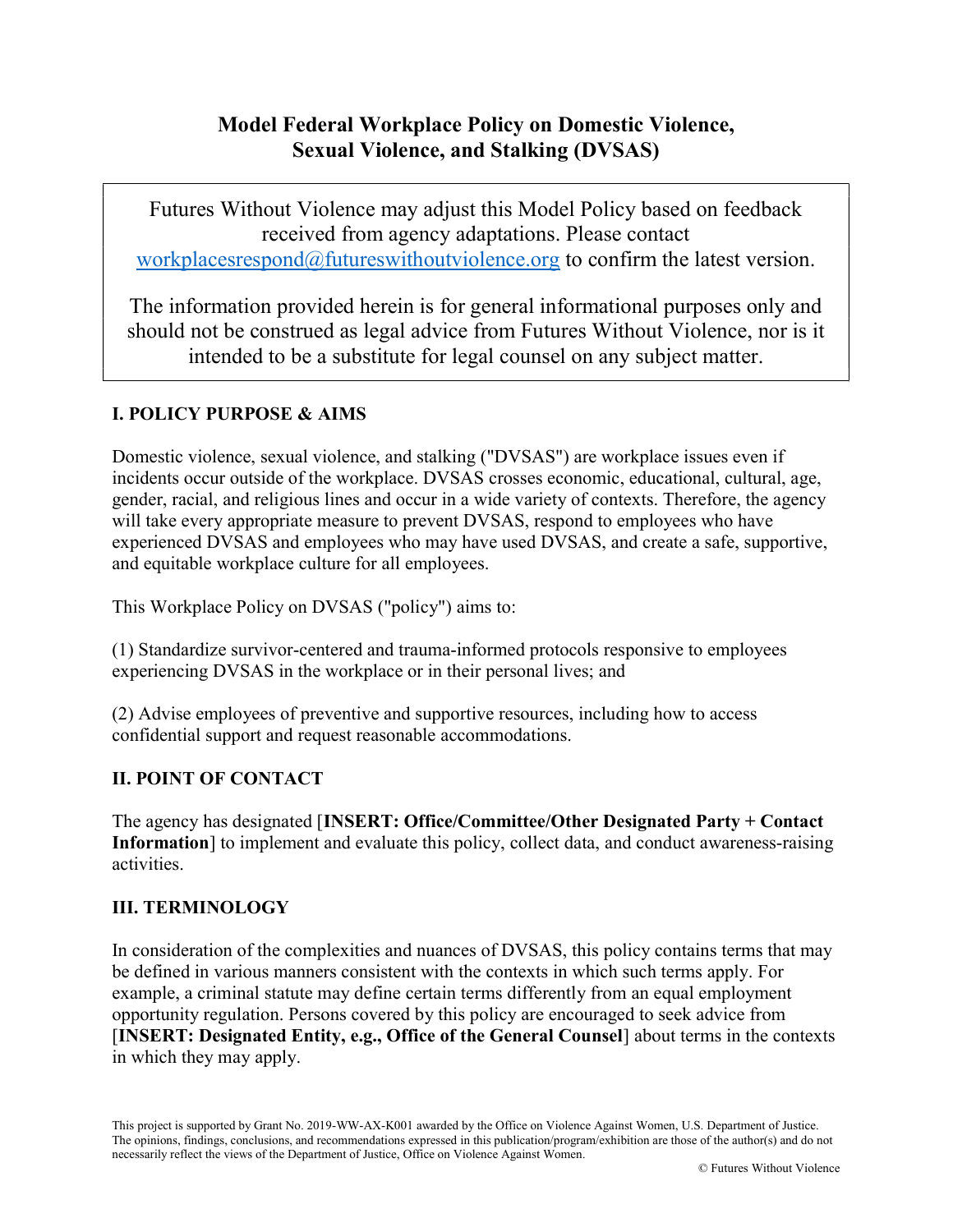A. Survivor: An individual who is currently subject to, or has in the past been subjected to, DVSAS. In some circumstances, survivors use violence to defend themselves. Survivors are sometimes referred to as victims.

B. Person who uses DVSAS: An individual who commits or threatens to commit an act of DVSAS. Such persons are sometimes referred to as perpetrators, abusive partners, abusers, or batterers.

C. Domestic violence: Encompasses both intimate partner violence and family violence:

i. Intimate partner violence: A pattern of coercive and abusive behaviors used by one partner to maintain power and control over another partner in an intimate relationship. This includes people with any current or former romantic involvement, for example dating, previously dating, on again/off again, married, divorced, living together or apart. Intimate partner violence can occur between people of any gender identity or sexual orientation, and can include manipulation, threats, or the actual use of physical, sexual, emotional, verbal, psychological, or financial abuse.

ii. Family violence: Any abusive behavior that occurs between members of a family or household who are not involved in a romantic relationship. This includes chosen family as well as people related by blood, marriage, foster care, adoption, or any other familial relationships. Family violence can include threats or the actual use of physical, sexual, emotional, verbal, psychological, or financial abuse.

D. Sexual assault: Any action, sexual contact, or behavior that occurs without explicit consent that results in the loss or removal of sexual autonomy for a person. A survivor of sexual assault may know the perpetrator, such as a co-worker or a supervisor, and/or may be involved in a dating or marital relationship with the perpetrator, or the perpetrator may be unknown to the victim. Lack of consent should be inferred when a perpetrator uses force, harassment, threat of force, threat of adverse personnel or disciplinary action, or other coercion, or when the victim is asleep, incapacitated, unconscious, or physically or legally incapable of consent."

E. Stalking: A pattern of harassing behavior or course of conduct directed at a specific person that would place that person in reasonable fear. Stalking behaviors include, but are not limited to, monitoring someone's activities, following someone, leaving unwanted gifts and notes, and making repeated phone calls to someone and/or their family, friends, or workplace. Stalking may occur through use of technology, including but not limited to, email, telephone, voicemail, text messaging, and use of GPS and social networking sites.

F. Order of protection: A court-issued order to limit the behavior of someone who harms or threatens to harm another person. An order of protection may direct a person who uses or has threatened to use violence ("respondent") not to injure, threaten or harass a survivor or victim ("petitioner"), their family, or any other person(s) listed in the order. It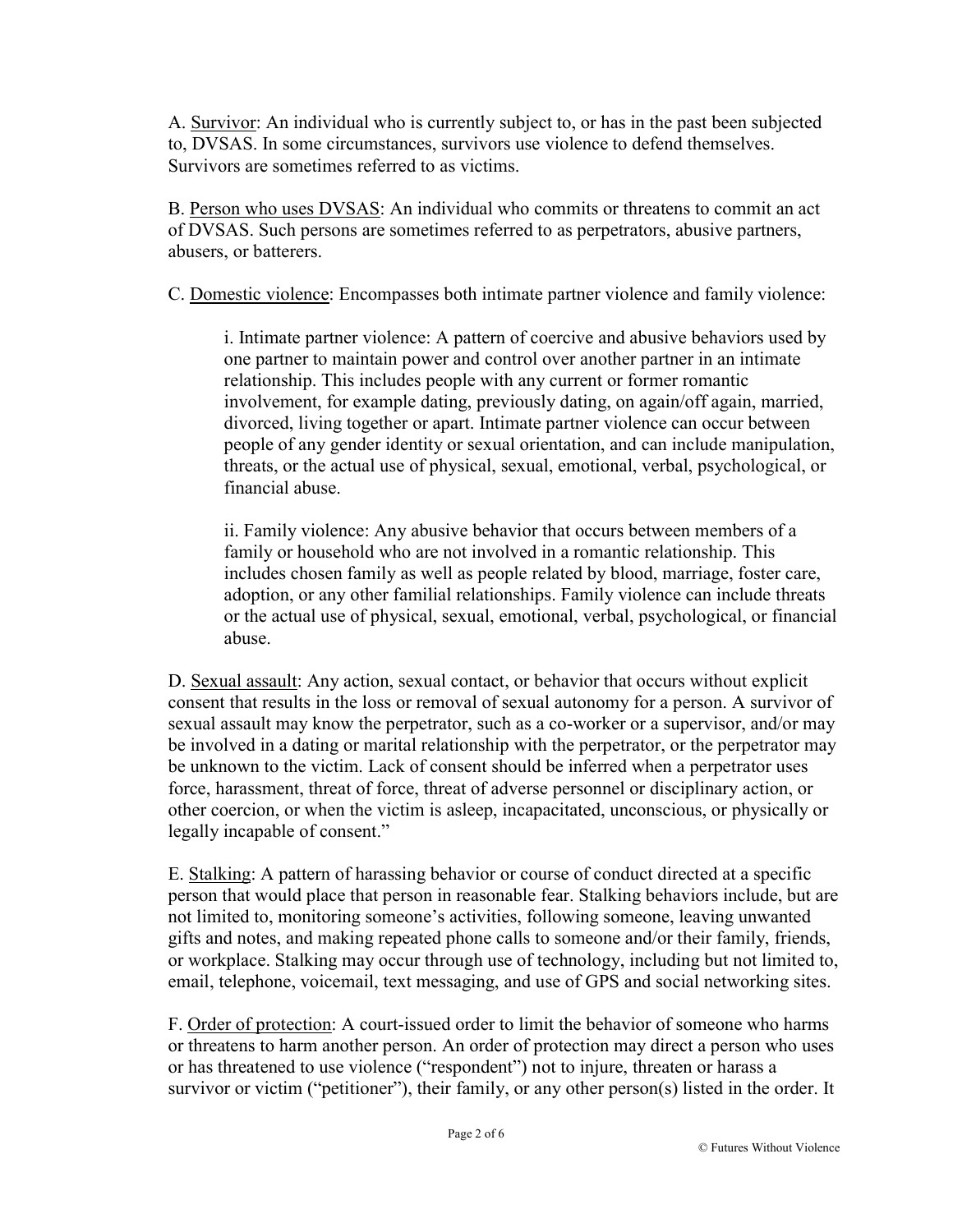may include, but is not limited to, directing a respondent to stay away from a petitioner and a petitioner's children, vacate a shared home, follow custody orders, pay child support, or not possess a firearm or ammunition.

G. Workplace-related incidents: Workplace-related incidents of DVSAS include acts, attempted acts, or threatened acts by or against employees, and/or against employees' families or property, that occur in the workplace or that occur outside the workplace but have an impact on the workplace.

H. Workplace Safety Plan: A strategy developed collaboratively by an employer and an employee survivor, and any related victim service provider(s), to implement workplace safety measures that also consistently center survivor autonomy, including but not limited to: handling orders of protection; creating procedures for alerting security personnel of threats or incidents; making temporary or permanent adjustments to work schedules, locations, contact information; and requesting escorts to and from workplace facilities.

### IV. PERSONS COVERED AND APPLICABILITY

A. Persons covered: This policy covers all full and part-time employees (including managers, supervisors, and executive staff), temporary workers, detailees, fellows, paid and unpaid interns, and volunteers engaged by the agency in any workplace location. [NOTE: Agencies may opt to cover contractors in a manner consistent with applicable rules and regulations.]

B. Applicability: The agency has an interest in preventing and responding to DVSAS affecting or involving persons covered regardless of where it might occur. Accordingly, this policy applies to conduct which:

i. Occurs at any location that could be reasonably regarded as an extension of the workplace, such as any field location, offsite business-related social function, agency vehicle, or facility where agency business is being conducted and discussed; or

ii. Occurs at any location that is not an extension of the workplace, such as a home or another private location unrelated to the workplace where a person covered has survived or used DVSAS.

[NOTE: The location at issue may impact the availability and nature of an agency response.]

#### V. CONFIDENTIALITY

A. Qualified Confidentiality: The agency recognizes and respects the right to privacy and autonomy of all persons covered by this policy. Nevertheless, disclosure of confidential information may be required pursuant to court order, to facilitate investigatory processes, to prevent physical harm to any person, and for other lawful purposes.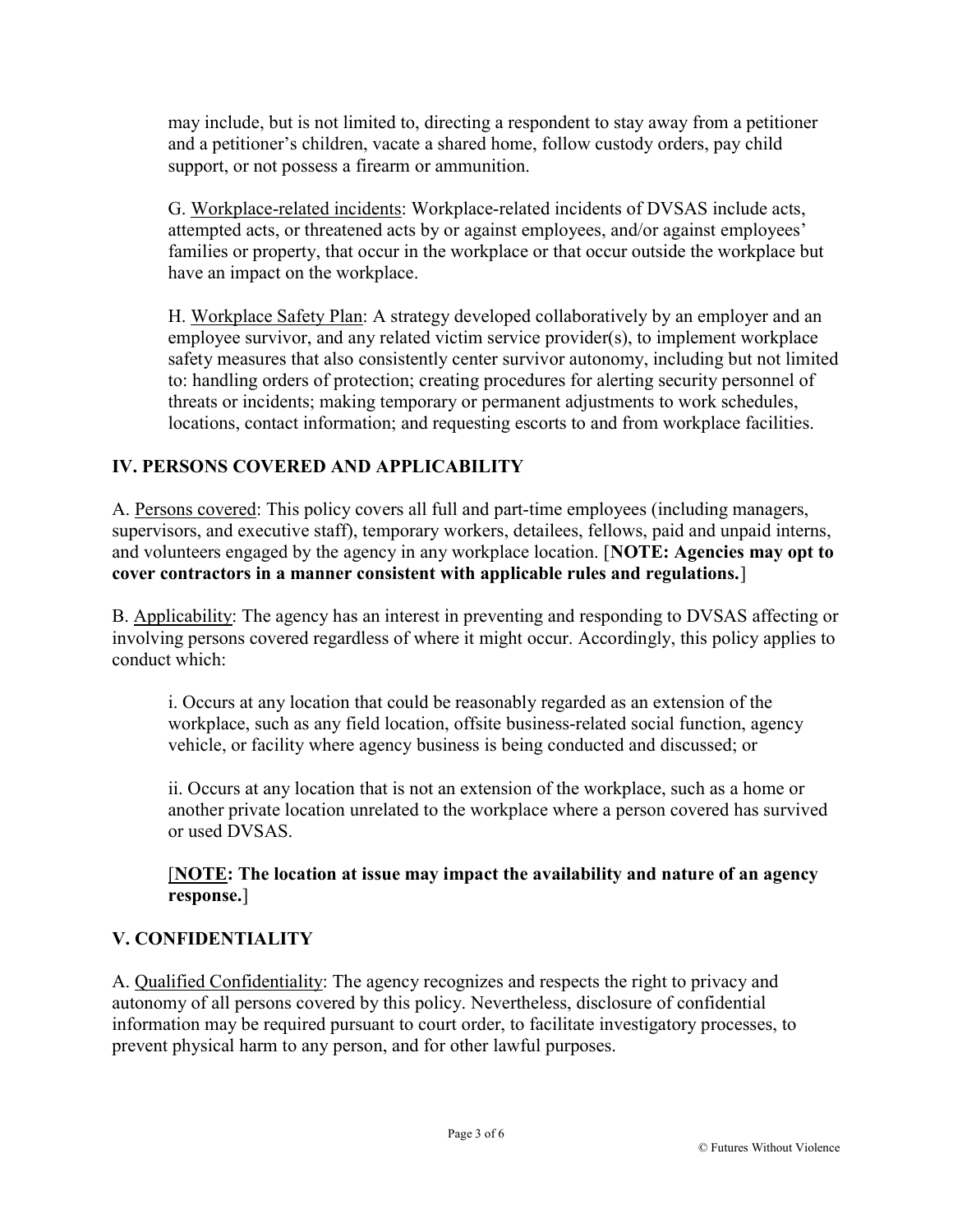B. Notice of Disclosure of Confidential Information: If confidential information must be disclosed, the agency shall provide advance notice to the affected person, to the extent possible. The agency shall also provide the affected person with the name and title of other persons to whom it intends to share information and shall explain the necessity and purpose regarding the disclosure, to the extent possible.

C. Data Collection and Reporting: Data pertaining to persons covered by this policy and applicable conduct shall be retained in aggregate form without any personally identifying information. This aggregate data may be shared or reported internally or externally for evaluative purposes.

## VI. REPORTING PROTOCOLS

A. Survivors: Any person covered who is surviving DVSAS is encouraged to inform their manager, supervisor, or [INSERT: Other Agency Designees].

B. Non-Survivors: Any person covered who reasonably believes their co-worker - or an employee who they supervise or manage - may be surviving DVSAS is encouraged to refer the employee who may be surviving DVSAS to the agency EAP and/or supportive resources such a national hotlines or local service providers.

## VII. RESPONDING TO SURVIVORS

A. Workplace Flexibilities: A survivor may require reasonable and voluntary flexibilities in order to safely perform their job duties including, but not limited to:

i. Leave or flexible scheduling to attend to health, safety, judicial, housing, financial, and other needs;

ii. Adjustments to job site infrastructure, including relocating to another work station, changing contact information, and enhancing security protocols; and/or

iii. Developing a workplace safety plan

B. Other Supports: Survivors may experience temporary difficulties fulfilling job responsibilities. Managers and supervisors are encouraged to collaborate with survivors in a manner consistent with agency performance-related policies and practices in order to address difficulties arising from DVSAS. Such supports may include:

i. Developing a work plan that takes into consideration surviving DVSAS;

ii. Referral to employment-related support, counseling or advocacy resources; and/or

iii. With the survivor's consent, maintaining confidential information pertaining to surviving DVSAS so that the survivor's employment is not impacted or compromised.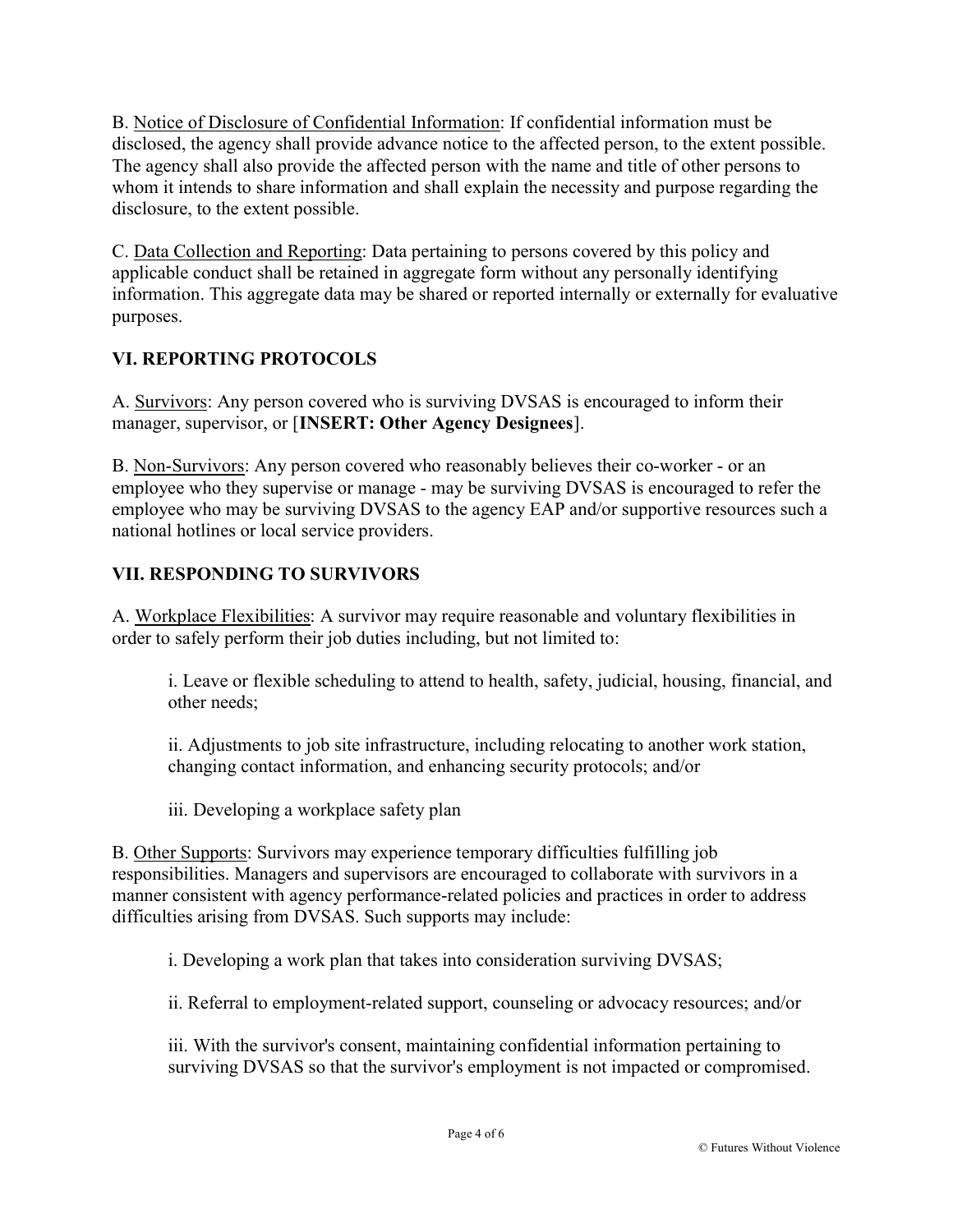C. Orders of Protection: An order of protection may or may not identify the workplace as a location from which a person who uses DVSAS must stay away. If a survivor discloses an order of protection, managers, supervisors, and [INSERT: Other Agency Designees] shall assist the survivor to enforce the order to the greatest reasonable extent possible, retain the order (if provided a copy) in a confidential and separate file from survivor's personnel file, and assist the survivor with reasonable requests to gather workplace-related documentation.

### VIII. RESPONDING TO PERSONS WHO USE DVSAS

A. Voluntary Self-Disclosures: Any person covered who has used DVSAS may voluntarily inform their manager, supervisor, or [INSERT: Other Agency Designees]. Managers, supervisors, and [INSERT: Other Agency Designees] who receive a voluntary disclosure shall:

i. Refer the disclosing person to the agency EAP and/or supportive resources such a national hotlines or local service providers; and

ii. Refer the matter for investigation in a manner consistent with [INSERT: Agency Process].

B. Assistive Resources for Persons Who Voluntarily Self-Disclose: Persons who use DVSAS including survivors who used domestic violence defensively - may wish to voluntarily disclose in order to request assistive resources, which may include:

i. Support adhering to a workplace safety plan or other security measures;

ii. Referral to and support for counseling or other rehabilitative measures; and/or

iii. In the case of a survivor who used domestic violence defensively, maintaining confidential information pertaining to surviving DVSAS so that the survivor's employment is not impacted or compromised.

C. Requests for Assistive Resources: Any person covered who has used DVSAS may submit a request for assistive resources to their manager, supervisor, or [INSERT: Other Agency Designees]. The agency may require reasonable documentation, such as documents generated by law enforcement, health care practitioners, or service providers. The provision of assistive resources is at the agency's sole discretion.

D. Mandatory Self-Disclosures: Any person covered who is a respondent to an order of protection, or is a named defendant in a civil or criminal action arising from an alleged threat or act of DVSAS, must inform their manager, supervisor, or [INSERT: Other Agency Designees]. Managers, supervisors, and [INSERT: Other Agency Designees] who receive a mandatory disclosure shall:

i. Refer the disclosing person to the agency EAP and/or supportive resources such a national hotlines or local service providers; and